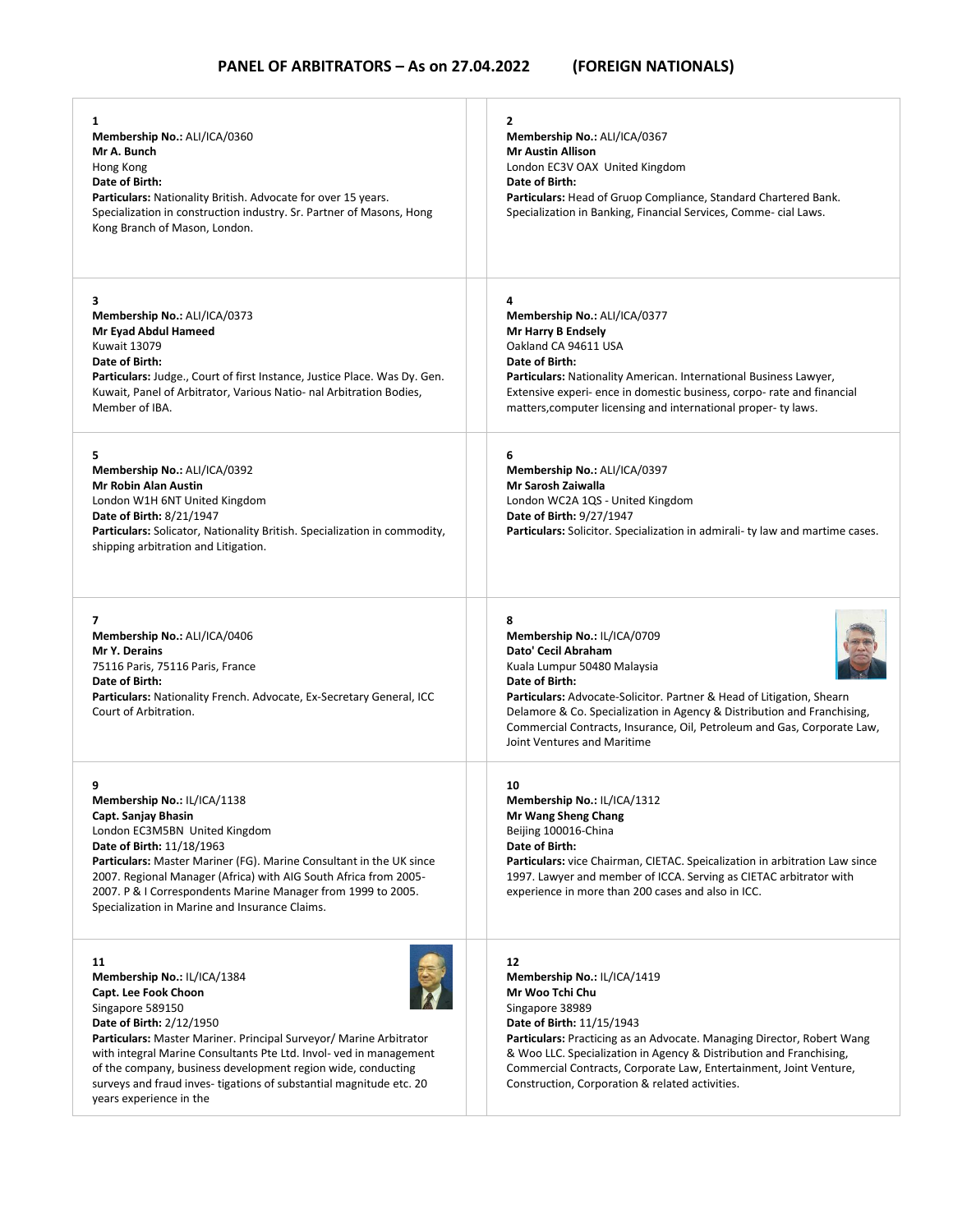| 13<br>Membership No.: IL/ICA/1423<br>Mr Navneet Singh Chugh<br>California 90703-2263 USA<br>Date of Birth: 12/15/1961<br>Particulars: Managing Partner, The Chugh Firm. Attorney-at-Law.<br>Practicing since 1 985. Specialization in Commercial C ontracts,<br>Corporate Law, Taxation, Information & Technology and Comput er<br>Software etc. Dealt with number of arbitration cases.                             | 14<br>Membership No.: IL/ICA/1668<br>Dr Anil Kumar Garg<br>Texas 75063-USA USA<br>Date of Birth:<br>Particulars: Consulting Engineer and Arbitration Moe than 23 years<br>experience in the field of Civil Engineering and Energy. Dealing with<br>arbitration cases. Author of Technical Journal Papers and Books.<br>Specialization in infrastructure projects in Engineering, Oil & Gas,<br>Transportation including Railborad, Hoghway and Aviation, Institutional,<br>Educational, Heavy Industrial and International Projects. |
|----------------------------------------------------------------------------------------------------------------------------------------------------------------------------------------------------------------------------------------------------------------------------------------------------------------------------------------------------------------------------------------------------------------------|--------------------------------------------------------------------------------------------------------------------------------------------------------------------------------------------------------------------------------------------------------------------------------------------------------------------------------------------------------------------------------------------------------------------------------------------------------------------------------------------------------------------------------------|
| 15<br>Membership No.: IL/ICA/1795<br><b>Mr Raouf Guiga</b><br>Paris 75016-France<br>Date of Birth: 2/14/1951<br>Particulars: Chartered Engineer - Senior Expert International<br>Consultant. Specia- lised in Building, Civil Engineer- ing, Roads,<br>Bridges, dumps, air- ports.                                                                                                                                   | 16<br>Membership No.: IL/ICA/2004<br><b>Mr Michael Hwang</b><br>Singapore 68877<br>Date of Birth:<br><b>Particulars:</b> Advocate & Solicitor (Senior Counsel). Was appointed a<br>Judicial Commercial of the Supreme Court to the Office of an acting High<br>Court Judge. Was appointed one of the first 12 Senior Counsel of the<br>Supreme Court of Singapore.                                                                                                                                                                   |
| 17<br>Membership No.: IL/ICA/2027<br>Mr Jacqueline 'Linsmeau<br>Belgium<br>Date of Birth:<br>Particulars: Advocate. Professor of Law, Senior Lecturer since 1982 at<br>the Univer- sity Libre de Bruxelles (Litigation and Arbitration). Former<br>member of the board of directors of the Uni-versity. Valuable<br>practical exper- ience in international arbitrations as Chairman, Co-<br>arbitrator, sole        | 18<br>Membership No.: IL/ICA/2211<br>Dr. Prof Satvinder Singh Juss<br><b>England United Kingdom</b><br>Date of Birth: 5/11/1958<br>Particulars: Professor of Law, Barrister-at-Law. Specialization in State<br>Contracts, Real Estate, Hotel & Tourism Industry and Entertainment etc.<br>20 years experience in service. legal.                                                                                                                                                                                                     |
| 19<br>Membership No.: IL/ICA/2237<br>Mr A R P De Mello Kamath<br>London TW12JE United Kingdom<br><b>Date of Birth: 8/28/1943</b><br>Particulars: Consultant - Solicitor Partner, Stocken & Lambert Partner,<br>De Mello Kamath & Co. Member, Chartered Institute of Arbitrators,<br>London.                                                                                                                          | 20<br>Membership No.: IL/ICA/2265<br>Mr Neil Kaplan<br>London WC United Kingdom<br>Date of Birth:<br>Particulars: Former Judge, High Court, Hong Kong. President, Chartered<br>Institu- te of Arbitrators. Chairman, Hong Kong International Arbitration<br>Centre. Acted as sole arbitrator in several arbitration cases.                                                                                                                                                                                                           |
| 21<br>Membership No.: IL/ICA/2439<br>Mr K.L. Krishnan<br>Texas 77002, 77075-USA<br>Date of Birth:<br><b>Particulars:</b> Attorney-at-Law in Private Practice Practiced in India<br>March 1960 thru 1980. Practicing in Texas, USA and in other Federal<br>Courts in Matters relating to Shipping Law/Charter Parties/PI<br>Coverage/Laytime/Demu- rrage/Detention Claim Disputes. Acted as<br>commercial Arbitrator/ | 22<br>Membership No.: IL/ICA/2606<br>Mr Michael Lee<br>Paris France<br>Date of Birth:<br>Particulars: Managing Partner, Paris Office Norton Rose. Specialization in<br>International Arbitration and Mediation, Counsel in various international<br>arbitration under ICC LCA, Stockholm Chamber Rules inclu- ding disputes<br>in respect of defence technology and plant construction.                                                                                                                                              |
| 23<br>Membership No.: IL/ICA/2696<br>Mr Krishna R Malhotra<br>Los Angeles CA 90017 USA<br>Date of Birth: 10/29/1953<br>Particulars: Attorney-at-Law/Arbitrator and Mediator. Specialization<br>in Real Estate, Insurance, Property, Joint Ventures, International,<br>Corporate & related activities etc. 29 years experience in legal.                                                                              | 24<br>Membership No.: IL/ICA/2705<br>Mr Churamani Raji Sinha Malla<br>Kathmandu 44604 Nepal<br>Date of Birth:<br>Particulars: Nationality Nepali. Advocate, Supreme Court, Kathmandu.<br>Vice- President, Nepal Law Society. Was Secretary, Ministry of Law and<br>Justice, Nepal. Was Judge, Special Courts.                                                                                                                                                                                                                        |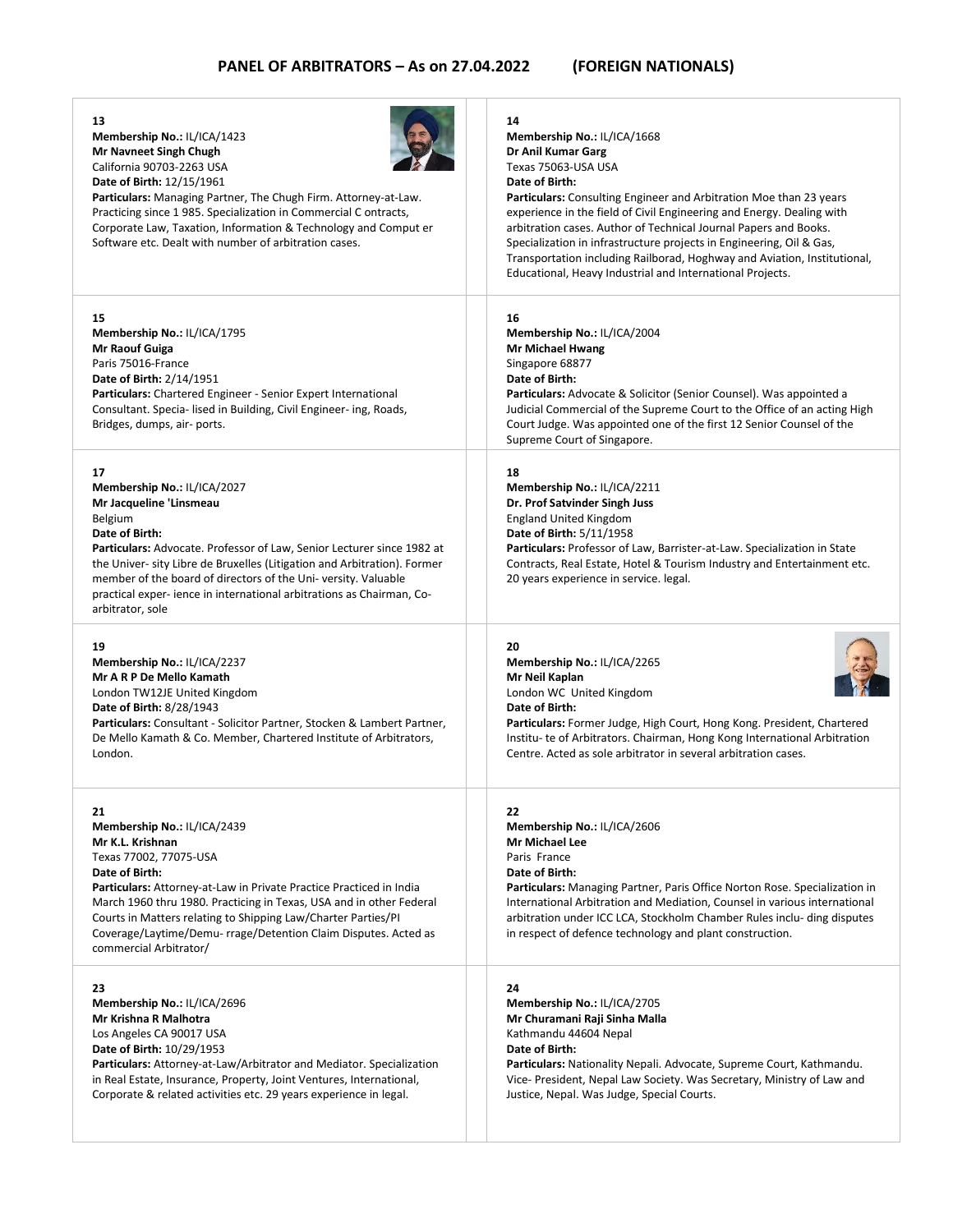| 25                                                                                                                                                                                                                                                                                                                                                     | 26                                                                                                                                                                                                                                                                                                                                                                                       |
|--------------------------------------------------------------------------------------------------------------------------------------------------------------------------------------------------------------------------------------------------------------------------------------------------------------------------------------------------------|------------------------------------------------------------------------------------------------------------------------------------------------------------------------------------------------------------------------------------------------------------------------------------------------------------------------------------------------------------------------------------------|
| Membership No.: IL/ICA/2952                                                                                                                                                                                                                                                                                                                            | Membership No.: IL/ICA/2957                                                                                                                                                                                                                                                                                                                                                              |
| Dr Michael J Moser                                                                                                                                                                                                                                                                                                                                     | <b>Mr Alexis Mourre</b>                                                                                                                                                                                                                                                                                                                                                                  |
| Hong Kong                                                                                                                                                                                                                                                                                                                                              | Paris France                                                                                                                                                                                                                                                                                                                                                                             |
| Date of Birth:                                                                                                                                                                                                                                                                                                                                         | Date of Birth:                                                                                                                                                                                                                                                                                                                                                                           |
| Particulars: Partner, Baker & McKenzie, Hong Kong and Beijing since                                                                                                                                                                                                                                                                                    | <b>Particulars:</b> Partner, Castaldi Mourre & Partners Specialization in                                                                                                                                                                                                                                                                                                                |
| 1985. Was Managing Partner of Chaina Practice (Hong Kong and                                                                                                                                                                                                                                                                                           | Litigation, Inter- national arbitration, International trade law, Distribution                                                                                                                                                                                                                                                                                                           |
| Beijing Office) and Chairman of Hong Kongand China Off- ice in 1994-                                                                                                                                                                                                                                                                                   | Law, Competition law, Trademarks and copyright. Wide experience in                                                                                                                                                                                                                                                                                                                       |
| 95. Experience in International trade and business law; arbitration                                                                                                                                                                                                                                                                                    | trade and international commercial law, as well as of international                                                                                                                                                                                                                                                                                                                      |
| and dispute                                                                                                                                                                                                                                                                                                                                            | private                                                                                                                                                                                                                                                                                                                                                                                  |
| 27                                                                                                                                                                                                                                                                                                                                                     | 28                                                                                                                                                                                                                                                                                                                                                                                       |
| Membership No.: IL/ICA/3145                                                                                                                                                                                                                                                                                                                            | Membership No.: IL/ICA/3443                                                                                                                                                                                                                                                                                                                                                              |
| <b>Mr Piotr Nowaczyk</b>                                                                                                                                                                                                                                                                                                                               | Mr Sundra Rajoo                                                                                                                                                                                                                                                                                                                                                                          |
| Poland                                                                                                                                                                                                                                                                                                                                                 | Malasiya 50490                                                                                                                                                                                                                                                                                                                                                                           |
| <b>Date of Birth: 8/25/1953</b>                                                                                                                                                                                                                                                                                                                        | Date of Birth:                                                                                                                                                                                                                                                                                                                                                                           |
| <b>Particulars:</b> Advocate & Chartered Arbitrator. Acted as Judge, Polish                                                                                                                                                                                                                                                                            | Particulars: Chairman, Chartered Institute of Arbitrator, Malaysia Branch.                                                                                                                                                                                                                                                                                                               |
| Public courts. President of the Court of Arbitration at the Polish of                                                                                                                                                                                                                                                                                  | Dy. President, Malaysian Institute of Arbitrators. Specialization in                                                                                                                                                                                                                                                                                                                     |
| Chamber of Commerce. Specialization in Intellecitual Property,                                                                                                                                                                                                                                                                                         | Arbitration, Construction Law, Architecture & Town Planning. Appointed                                                                                                                                                                                                                                                                                                                   |
| International Investments, Construction and Commercial                                                                                                                                                                                                                                                                                                 | Arbitrator since 1990 on 36 disputes.                                                                                                                                                                                                                                                                                                                                                    |
| 29                                                                                                                                                                                                                                                                                                                                                     | 30                                                                                                                                                                                                                                                                                                                                                                                       |
| Membership No.: IL/ICA/3715                                                                                                                                                                                                                                                                                                                            | Membership No.: IL/ICA/3745                                                                                                                                                                                                                                                                                                                                                              |
| Mr Jasbir S Sahni                                                                                                                                                                                                                                                                                                                                      | Mr Ashok Sancheti                                                                                                                                                                                                                                                                                                                                                                        |
| Bahrain Kuwait                                                                                                                                                                                                                                                                                                                                         | London United Kingdom                                                                                                                                                                                                                                                                                                                                                                    |
| <b>Date of Birth: 10/6/1946</b>                                                                                                                                                                                                                                                                                                                        | Date of Birth:                                                                                                                                                                                                                                                                                                                                                                           |
| Particulars: Mg. Director, Mason Links (India) Pvt. Ltd. Civil Engineer.                                                                                                                                                                                                                                                                               | Particulars: Maritime Commodity and Commercial Arbitration. Over 20                                                                                                                                                                                                                                                                                                                      |
| Specialization in construction business.                                                                                                                                                                                                                                                                                                               | years of experience in legal Profession as Solicitor.                                                                                                                                                                                                                                                                                                                                    |
| 31<br>Membership No.: IL/ICA/4072<br><b>Mr Amarjit Singh</b><br>New Delhi 110027<br>Date of Birth:<br>Particulars: For the last '30 years helping British Govt. companies and<br>organisation in 'promoting also in solution of 'disputes between<br>Indian and British 'Companies. On the Panel of visiting 'faculty in the<br>Faculty of Management. | 32<br>Membership No.: IL/ICA/4368<br>Mr Pooran Singh Tak<br>NAIROBI 600017 Kenya<br>Date of Birth: 6/15/1947<br>Particulars: Director, Intex Construction Ltd. Incharge for<br>Technical/Constractual Legal matters. Executive/Technical Director for<br>last 15 years.                                                                                                                  |
| 33                                                                                                                                                                                                                                                                                                                                                     | 34                                                                                                                                                                                                                                                                                                                                                                                       |
| Membership No.: IL/ICA/4399                                                                                                                                                                                                                                                                                                                            | Membership No.: IL/ICA/4455                                                                                                                                                                                                                                                                                                                                                              |
| Mr Naresh Kumar Taxali                                                                                                                                                                                                                                                                                                                                 | Capt. Ajay Tripathi                                                                                                                                                                                                                                                                                                                                                                      |
| Glenwood NSW2768-Australia                                                                                                                                                                                                                                                                                                                             | Singapore 436917                                                                                                                                                                                                                                                                                                                                                                         |
| <b>Date of Birth: 2/15/1948</b>                                                                                                                                                                                                                                                                                                                        | Date of Birth: 2/11/1963                                                                                                                                                                                                                                                                                                                                                                 |
| Particulars: Dy. General Manager (Proj. Engg.) Batliboi & Co. Ltd.                                                                                                                                                                                                                                                                                     | Particulars: Master Mariner, Diploma in Multim- model Transport &                                                                                                                                                                                                                                                                                                                        |
| Chartered Engineer. Experience in E&M Cotnracts, Air & Water                                                                                                                                                                                                                                                                                           | Logistic Manage- ment. Master & Director of Gen. Ins Surveyor Company.                                                                                                                                                                                                                                                                                                                   |
| Pollution Control Plants etc. About 30 years experience.                                                                                                                                                                                                                                                                                               | 15 years sea experience.                                                                                                                                                                                                                                                                                                                                                                 |
| 35<br>Membership No.: IL/ICA/4621<br><b>Mr Vincent Wong</b><br>Selangor Malaysia<br><b>Date of Birth: 7/2/1961</b><br>Particulars: Legal Corporate Consultant. Specialization in Rubber and<br>Plat Products, Gem & Jwellery, Corporate Law, Joint Ventures and<br>Securities. 15 years experience in legal consultancy.                               | 36<br>Membership No.: IL/ICA/4632<br>Mr V N Zhukov<br>Moscow 117393 Russia<br>Date of Birth:<br>Particulars: Senior Lawyer. Specialization in Intellectual Property,<br>Commercial Contracts, Insurance, Oil, Petroleum and Gas, Steel, Mining &<br>Quarying, Corporate Law, Power Energy, International Investments,<br>Maritime Shipping, Construction and Transport etc. More than 16 |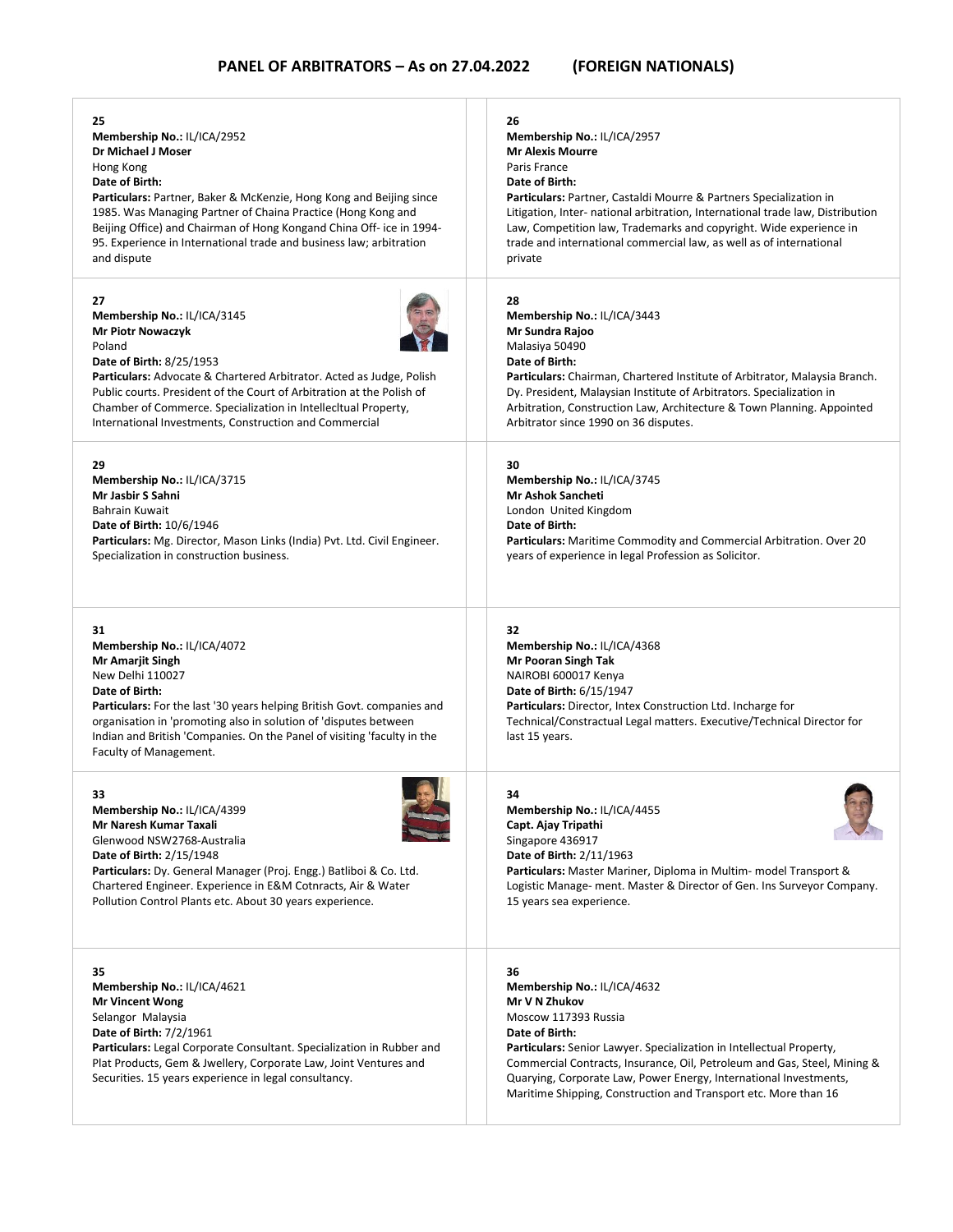**37**

**39**

**41**

**43**

**45**

**47**



**Particulars:** International Arbitrator. Vast experience in Maritime Shipping experience.

### **Particulars:** Solicitor, England and Wales since 2001, Fellow, Singapore Institute of Arbitrators. Registered as Advocate with Bar Council of Delhi since 1987,Advocate-on- record, Supreme Court of India since 1993. 33 years experience in the field. Dealt with some arbitrations also.